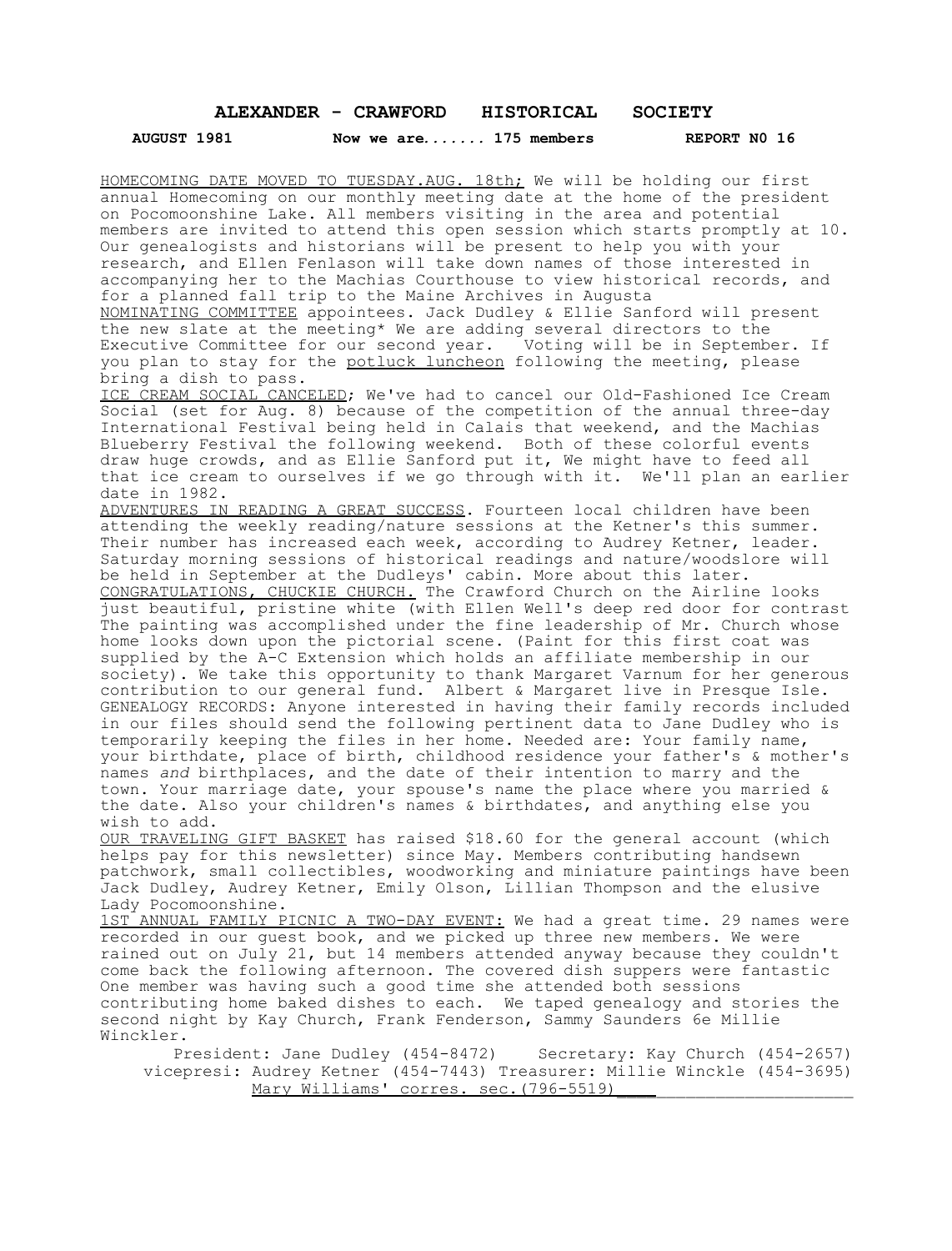## from Dr, Albert W. Bailey's Files Early Life In Calais • *St.* Stephen and Balleyville

(All filed at Woodland Public Library in Baileyville)

- *1.* Mass. sells its public lands in District #5 (Calais) to Waterman Thomas. They fronted on Schoodic River.
- 2. Champlain's habitat on Doucett Island in Schoodic (later St.Croix) in 1604. This was down river from later Calais.
- *3a.* Data on maps of Early Baileyville (District 7)
- 3b. Early Life in Baileyville by J.W. lrving
- 4. Nathaniel Bailey #l came from Bakerstown, Maine and was its first inhabitant in Baileyville.
- 5. Nathaniel Bailey #l sells his second home in St.Andrews, N.B, He then moved to Calais in 1786.
- 6. Some early settlers in Calais.
- 7. Data on families of Jonas Dyer in Calais (Dyer's son James married Martha Bailey, daughter of Nathaniel Bailey #1.
- 8. P. Campbells Account of his Canoe Trip up the St.Croix to Bailey's Farm just below Sprague Falls.
- 9. Early Maps of Baileyville Lots.
- 10. Early record of Jeremiah Frost's in New Brunswick.
- 11. Brief History of Charlotte County in New Brunswick in 1797.
- 12. Partial List of some early New Brunswick, Charlotte Co. grants.
- 13. Copy of early deed of Eli Sprague of Calais in 1795.

14.Some early Sprague History (Abiel , Eli and Abiel).

- 15a. Jeremiah Frost ^1 sells his farm in Baring (1805)
- 15b. Early History of Baring.

16. Article on Mathew Thornton Controversy,

- 17. Early History of Princeton, Me,
- 18. Map of Boundary Dispute between Canada and Maine.
- 19. The Controversial History of Boundary Dispute,
- 20. Calais Lumber and Ship Building Spree of the mid 1800s
- Vital Statistics from Calais Records re. Bailey's and Frost's.
- 22 Some Baptismal Records of the Rev. MeColl of St.Stephen N.B. in early 1800's.
- 23. Information on how to research in the Provincial Archives of N.B.
- 24. Some early history of Calais, Baring, Vance Hills,